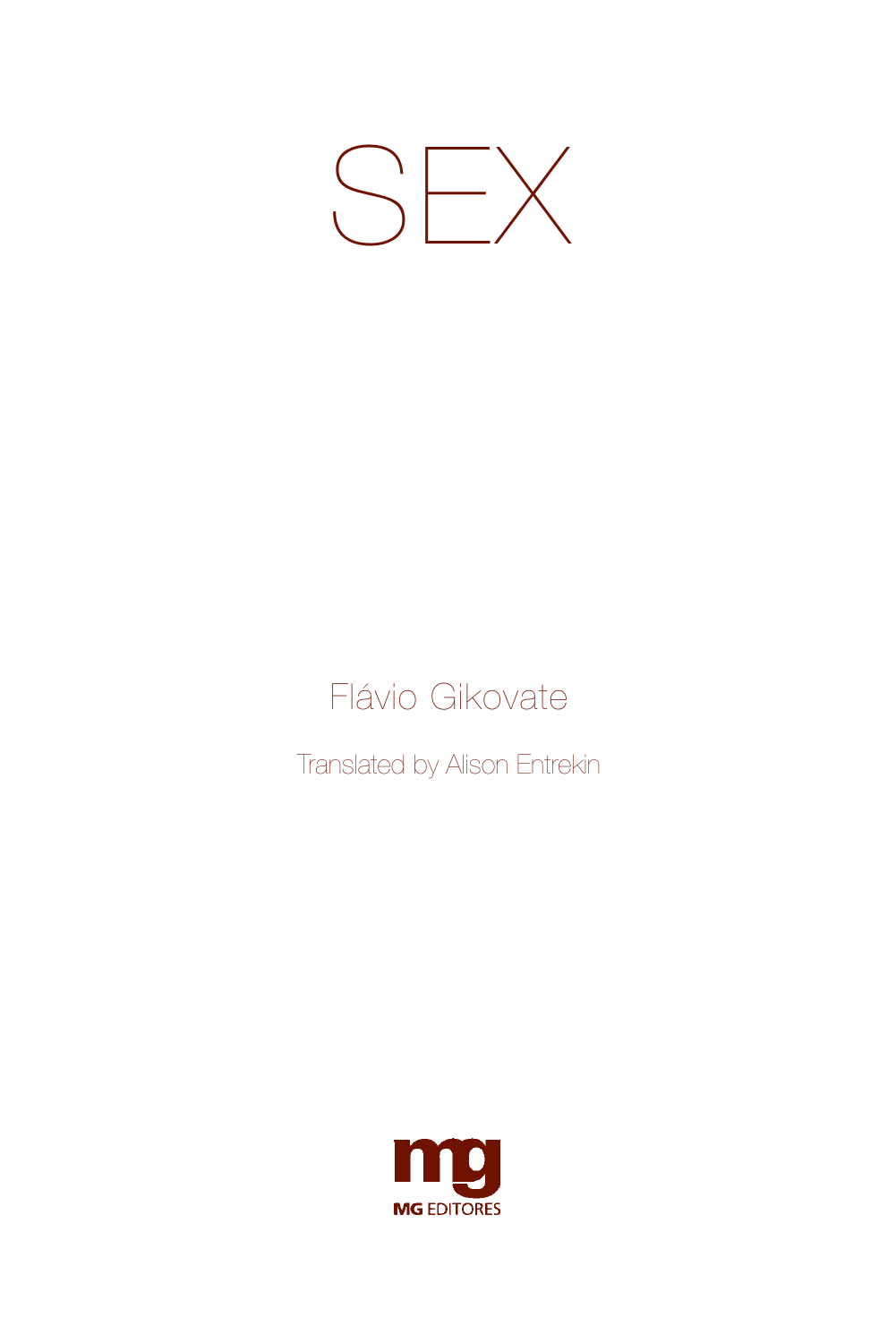#### *SEX* Copyright © 2011 by Flávio Gikovate All rights reserved by Summus Editorial

Translation: **Alison Entrekin** Cover design: **Alberto Mateus** Art and design: **Crayon Editorial**

#### **MG Editores**

Editorial departament: Rua Itapicuru, 613 - 7º andar 05006-000 – São Paulo – SP Brazil Tel.: (55) (11) 3872-3322 Fax: (55) (11) 3872-7476 http://www.mgeditores.com.br e-mail: mg@mgeditores.com.br

Printed in Brazil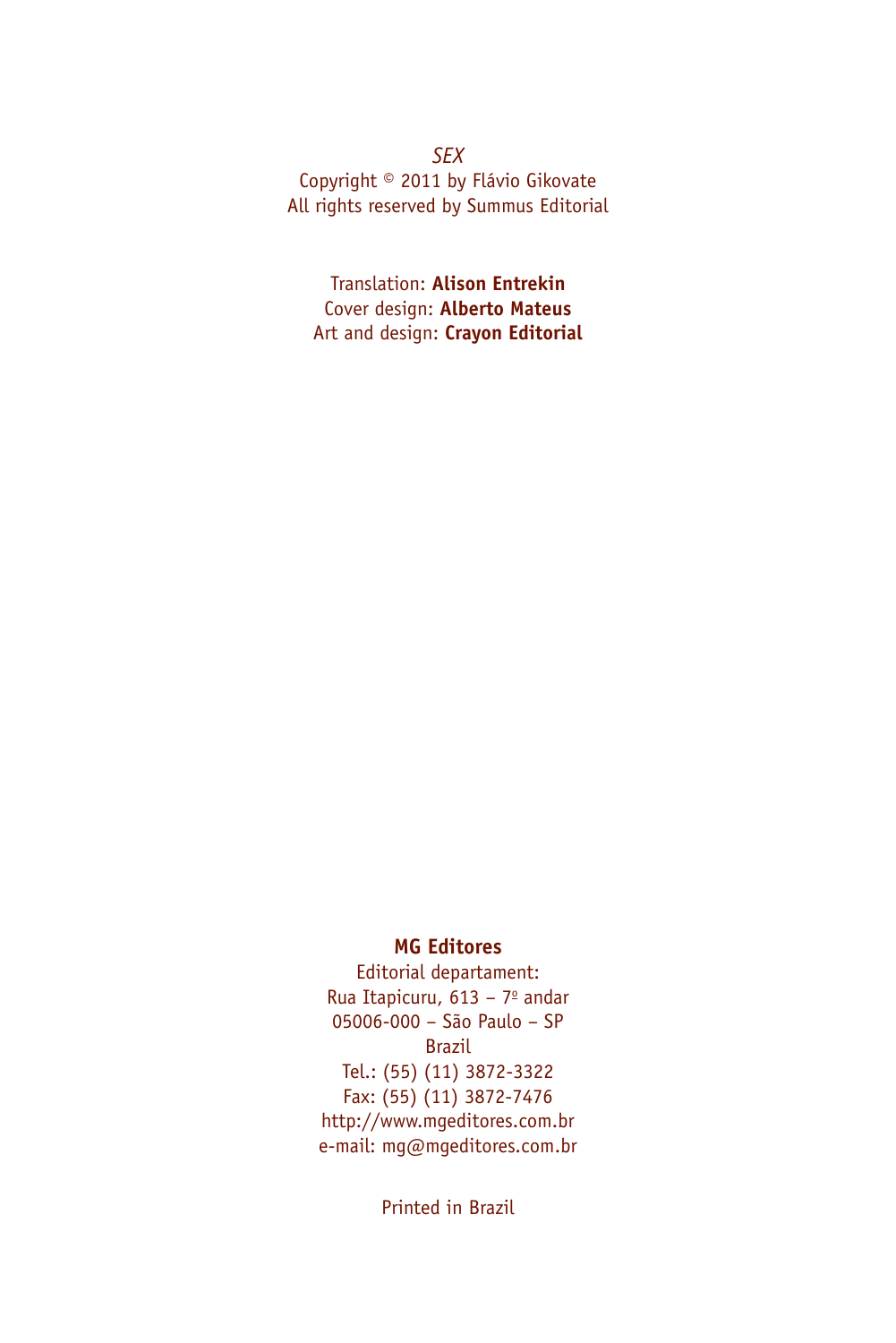## $\overline{\phantom{a}}$ IntroductionIntroduction

**I have been keenly observing** developments in sexuality since 1966, the year I graduated from medical school. It is hard to imagine another period of time as short as the last few decades in which so many changes have taken place in the behaviour of entire populations. I saw the introduction of the contraceptive pill and the freedom movements that, in 1968, affected people all over the world and influenced the way of life of a whole generation of young people. Many of them, who were previously more conservative, began to use drugs such as marijuana and cocaine. More recently, there has been an enormous increase in alcohol consumption by young men and – especially – women. I am not ignoring facts with more positive consequences that have also taken place. One such example is the increasing number of young women who invest in their intellectual development in order to become independent professionals. I see casual erotic encounters – "hooking up" – between teenagers of the same social class and age group as a positive thing. I also appreciate certain changes in the sexual initiation of young men: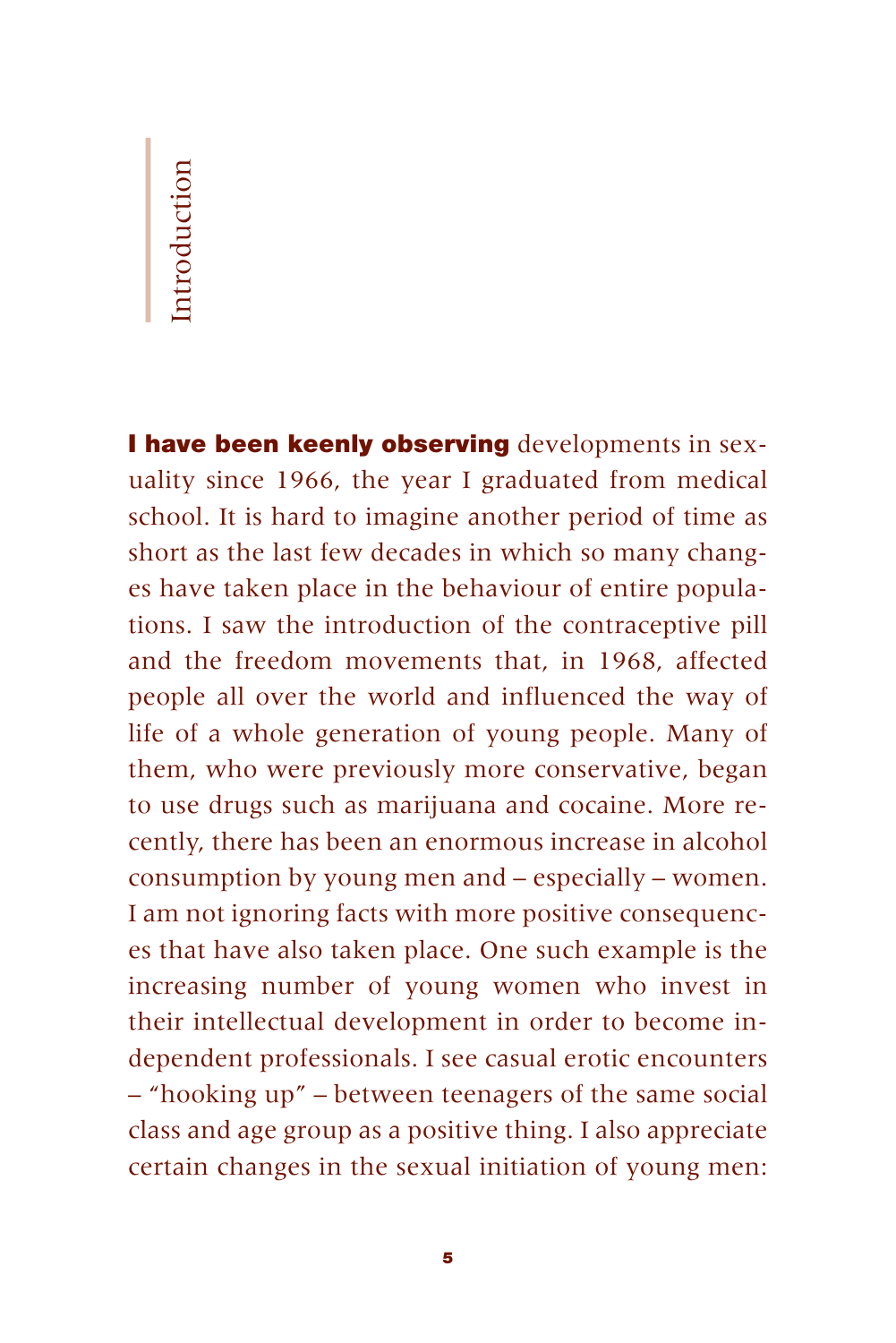

many now prefer to remain chaste until their first relationship, a situation in which young women also tend to lose their virginity without feeling guilty or ashamed.

I do, however, think it is necessary to separate the things that have proven to be constructive from those that have had negative consequences. I watched the first stirrings of so-called sexual freedom, especially women's. Women gained the freedom to display their bodies, stimulating the fascination of many men and the wrath of some. We believed that greater sexual freedom would bring society more peace and love – and fewer wars. It is not what happened.

More recently, I saw the revolution in sexual – and even romantic – customs introduced by the rising importance of the virtual world: the growth of the porn industry, young men's fascination with all manner of visual stimuli, the tendency of many toward indolence and a lack of interest in studies and "real" girls. I see the extent to which couples' sex lives have been influenced by what they see in porno films, and don't view it favourably. On the other hand, masturbation has clearly gained a "dignity" that it was previously denied, which may lead to some interesting reflection.

The saddest thing for those who, like me, put faith in the prevalent ideals of the late 1960s and 1970s (so well documented by respected authors such as H. Marcuse and W. Reich, among others), is seeing that all these developments have only led to greater dissatisfaction for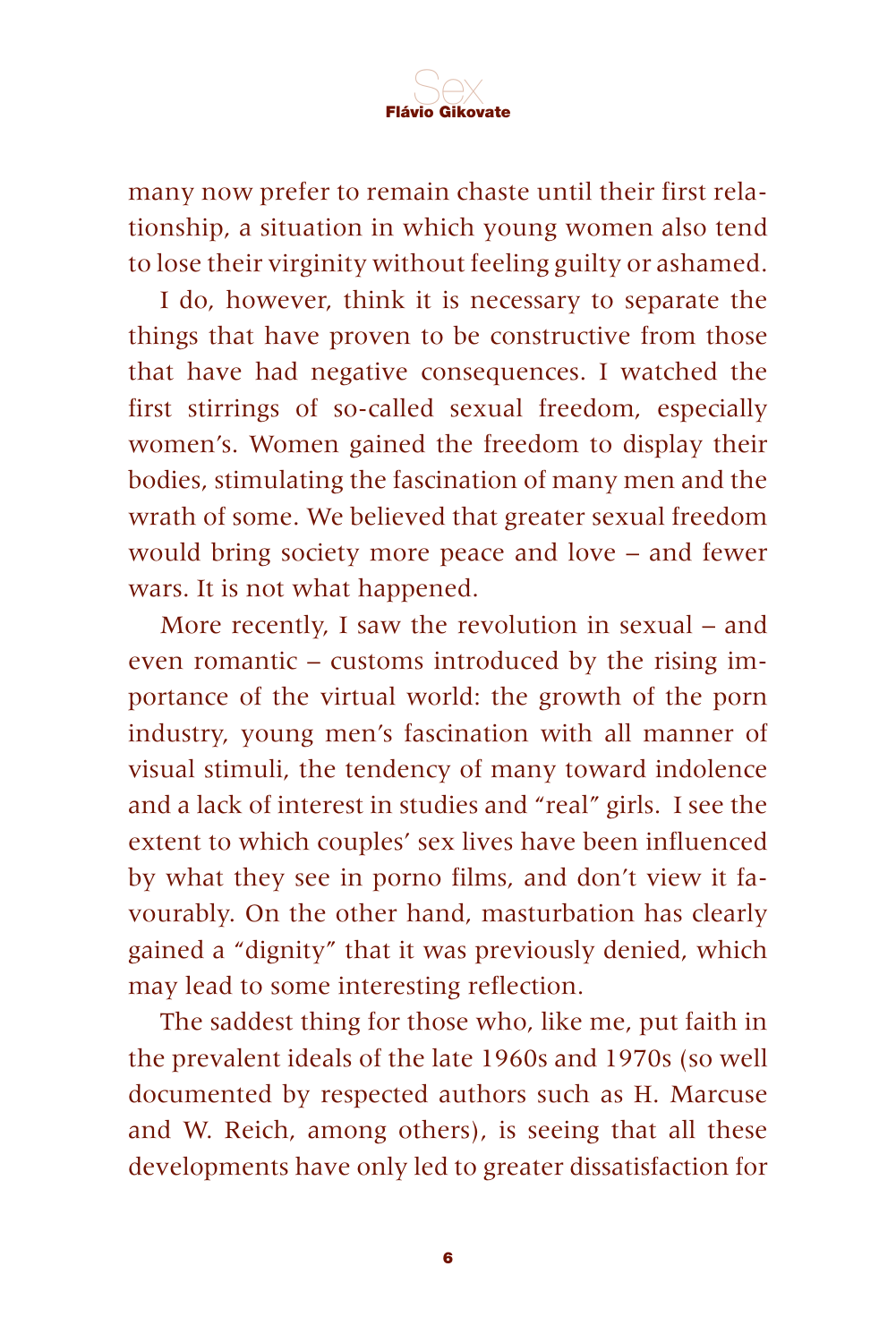

large portions of society. We are more and more depressed, unhappy, competitive, materialistic and consumerist. I'm not sure we can attribute the sadness that plagues us solely to what has taken place in the realm of sexuality. But it seems that the premise that sexual emancipation would lay the foundations for us to be happier and more solidary, better friends and more competent in matters of love, hasn't proven to be correct in practice.

Ideals that do not work in practice should be abandoned, but it isn't what generally happens. In fact, it is incredible that all these changes haven't been accompanied by real shifts in the way most of us – including psychology professionals – think. Reality has evolved but theory hasn't!

To this day, most people can't, for example, separate sex from love and see that they are different impulses. We are taught that they are part of the same instinct and the belief remains when the facts point to the contrary, even in the minds of the highly educated. Few are the "porous" spirits capable of abandoning old notions, living with doubt and generating new ideas that better explain the facts. While it is already difficult for people to recognise sex and love as separate things, it seems it is even harder to see how sex is related to aggression. This difficulty remains even in the face of the most flagrant evidence, both biological (in the primitive world, more violent males were cer-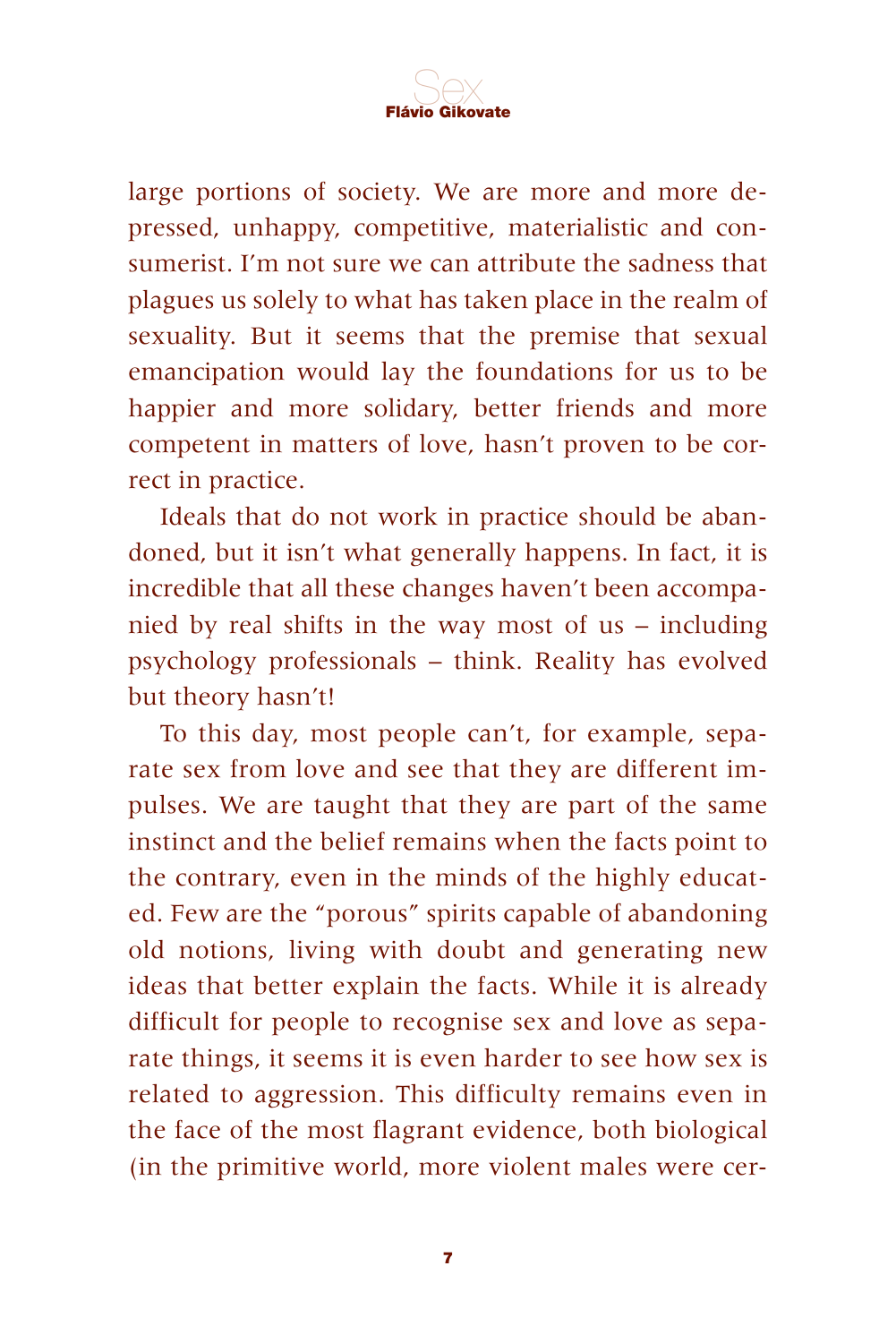

tainly more competent at copulating with females) and cultural (in so many languages, lewd terms designate maximum verbal violence).

I believe that knowledge should help improve quality of life, individual happiness and the consideration and pleasure we derive from interpersonal relations in general, especially more intimate ones. Beautiful theories that fall short of these objectives should be discarded and replaced with others that can help us develop knowledge that contributes to our well-being.

That is the reason for this book, which brings me back to the subject of my early studies. I consider this rewinding to be essential, since the consequences of our prior convictions have been so negative. Our so-called sexual freedom has ended up intensifying everything it was supposed to fight. We appear to be headed for an abyss. We need to muster up the humility and wisdom to see that it's better to start over, hence such a broadsounding title – sex. This is my intention.

I know how hard it is when we find ourselves faceto-face with a point of view that is vastly different from the one we are used to. I know how difficult it is to change our paradigms and that we tend to prefer reading things that correspond with our points of view. Nevertheless, I hope that you, dear reader, will indulge and accompany me in these reflections, which, in my view, may provide a new way of looking at sex. Although there are many publications out there, I think there is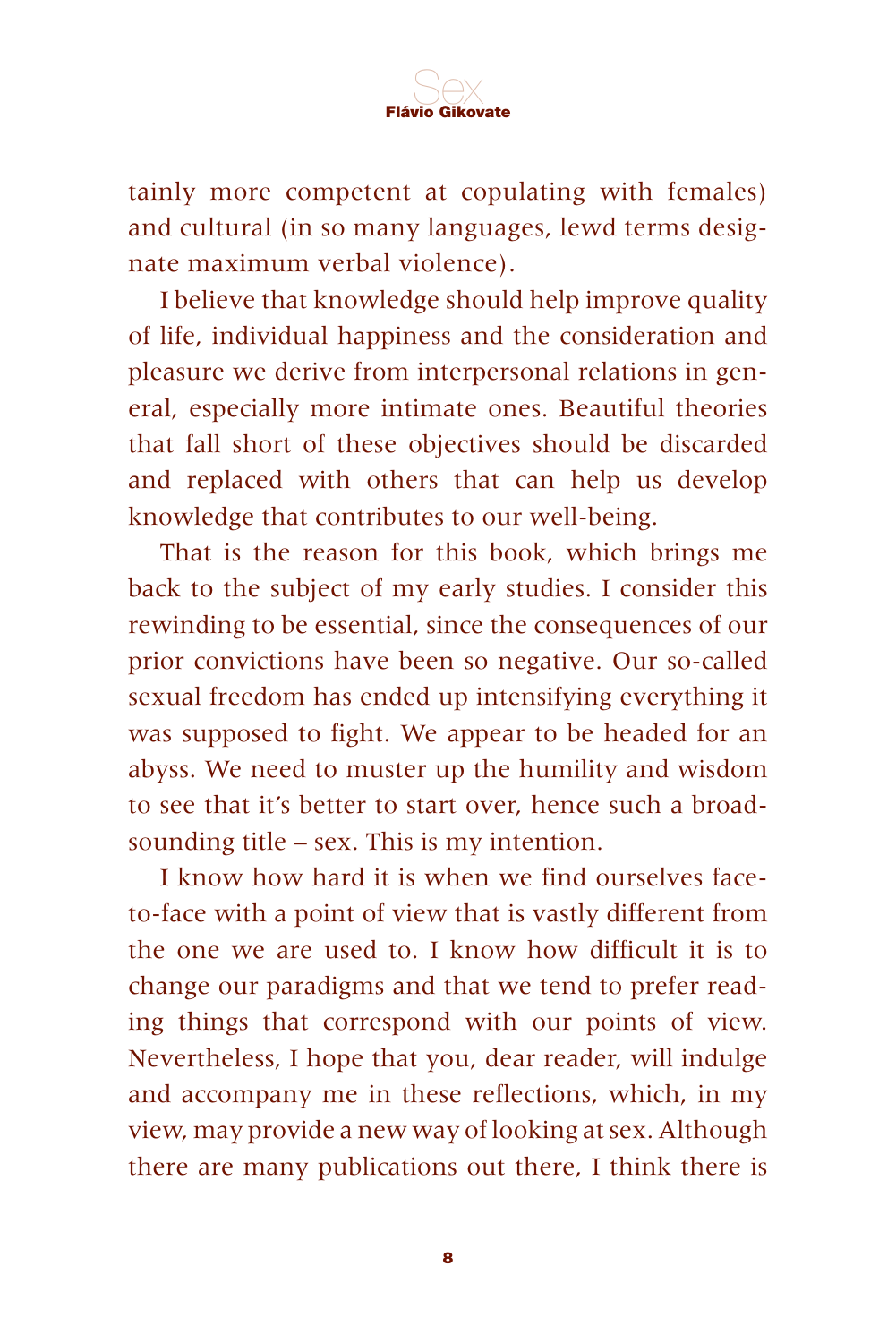

still much to be done before we can consider sex a wellresolved subject. My aim is to contribute to the discussion with a new perspective. It is a thorny, difficult subject, but I will try to set out my ideas as clearly and succinctly as possible.

'Mi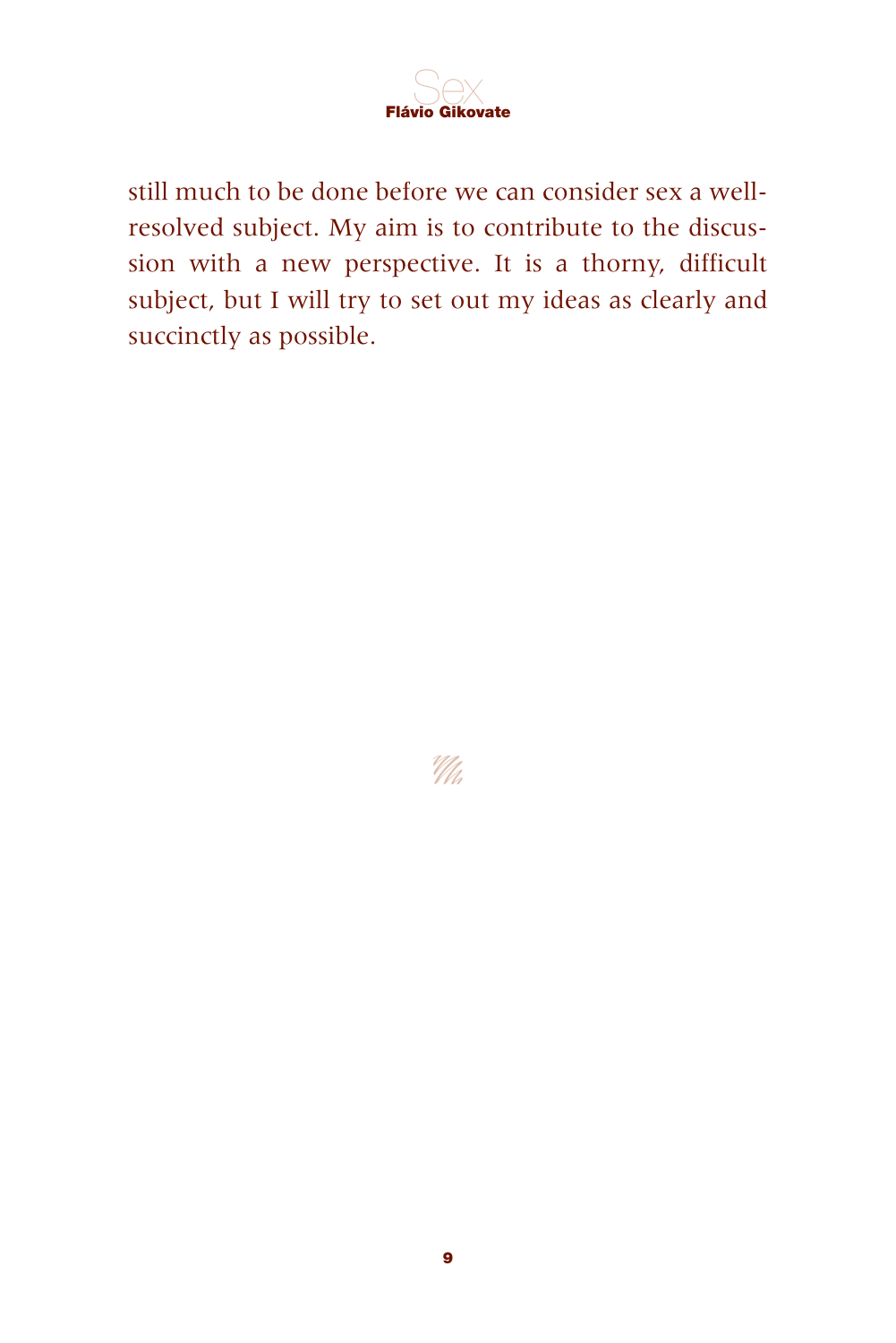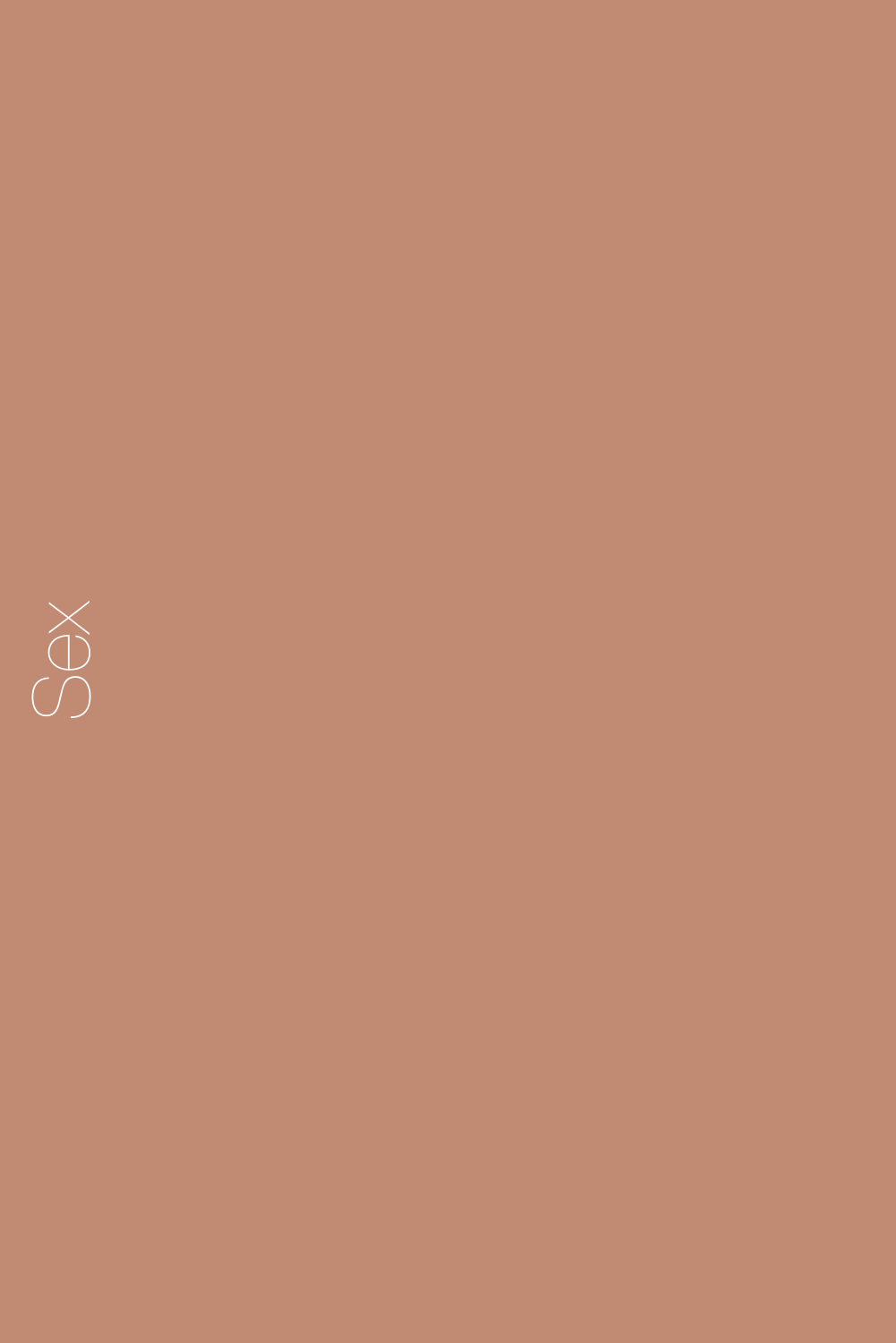# 1 one

**My objective here is to start anew. I believe that ruminations on the subject of sex to date have taken some erroneous turns down dead-end roads. Well-resolved matters tend to be forgotten and aren't discussed as often. We essentially fret over things that aren't going so well.** When we're sick, we mostly think about how bad we feel and how to get better. When our health is restored we welcome it back with great pleasure (a negative pleasure, because it corresponds to the end of pain) and it goes back to being less relevant. Sickness is an important topic in our subjectivity, while health isn't.

Sex has unique characteristics due to the fact that it is a positive pleasure; that is, it doesn't require a prior discomfort in order to manifest. We can be doing nothing and suddenly feel the pleasant sensation of arousal. **But sex is also cause for great worry. We doubt our sexual competence or ability to satisfy our partners and worry about whether or not we conform to society's standards of beauty, frequency of sexual relations, the size of our sexual organs, etc.**

And the list doesn't stop here. We want to know if we are making the most of what is nowadays said to be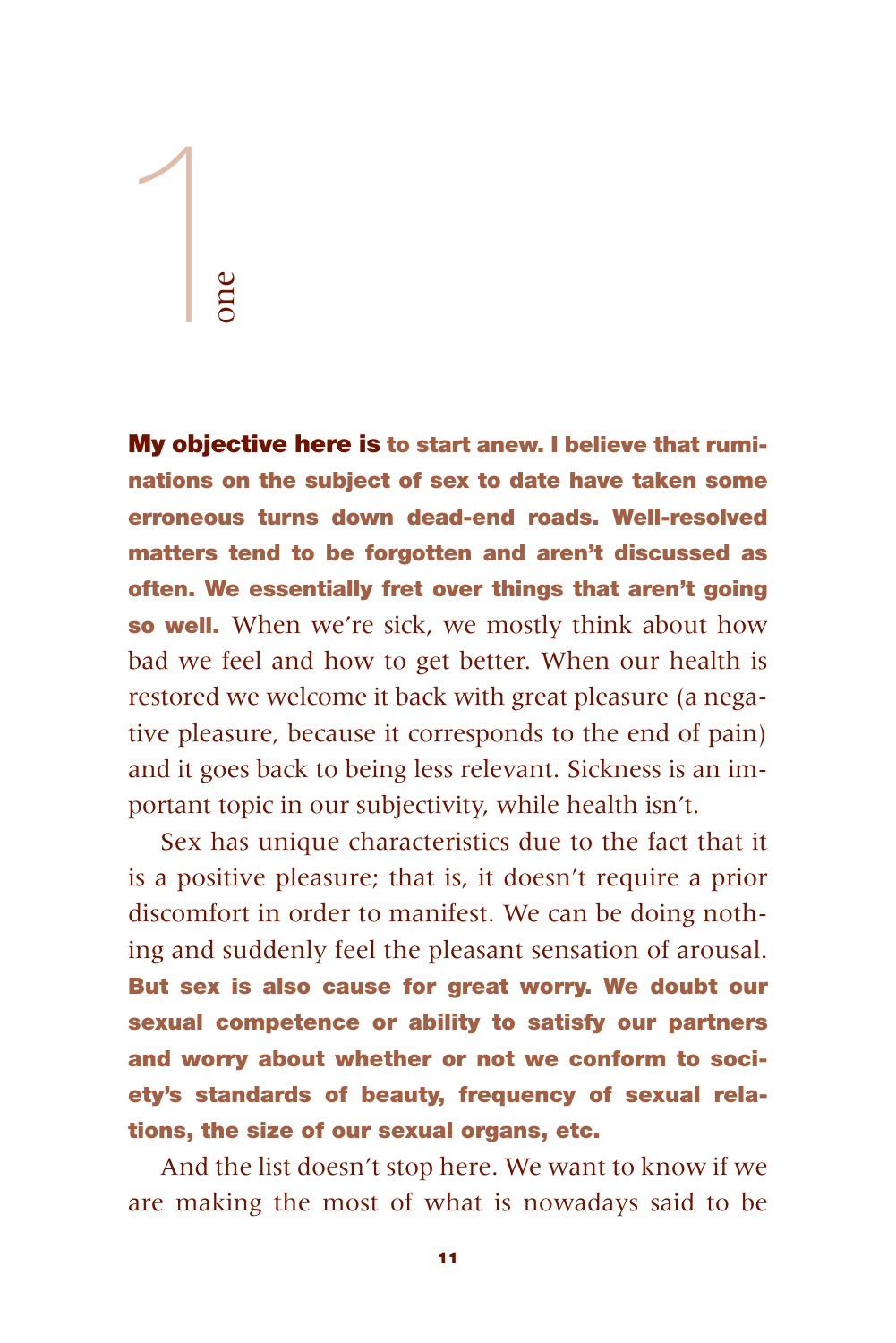

life's greatest pleasure. We want to know if others are doing better in the areas of seduction and sexual conquest, if it is important to have a range of experiences with a variety of partners, if we should masturbate as often as we do, if the pleasure we feel when touching certain parts of our bodies is "normal" or an indication of a fetish, if we should seek to live out our group sex fantasies in real life, and so on.

**I know few people who are satisfied with their sex life, who don't feel they are missing out on something by living as they do. The vast majority dream of things that are way out of reach: not all of the circumstances that lead to desire provide the conditions for it to be acted upon.** In fact, few people are satisfied with what they have in all of the areas considered important by contemporary culture. Most complain about their physical appearance, their social and financial position, that they have too much (or too little) work, that they are aging and have to live with the external signs of it, as well as growing dietary, alcohol, and other restrictions.

This is an era in which more and more adults have childish character traits stemming from their difficulty dealing with frustration, setbacks and limitations. I'd say the hardest thing of all is coping with limitations and the fact that we weren't born with everything. More than ever I am reminded of something Bertrand Russell once said (sadly, I have lost the original reference) to the effect that the only thing people don't com-